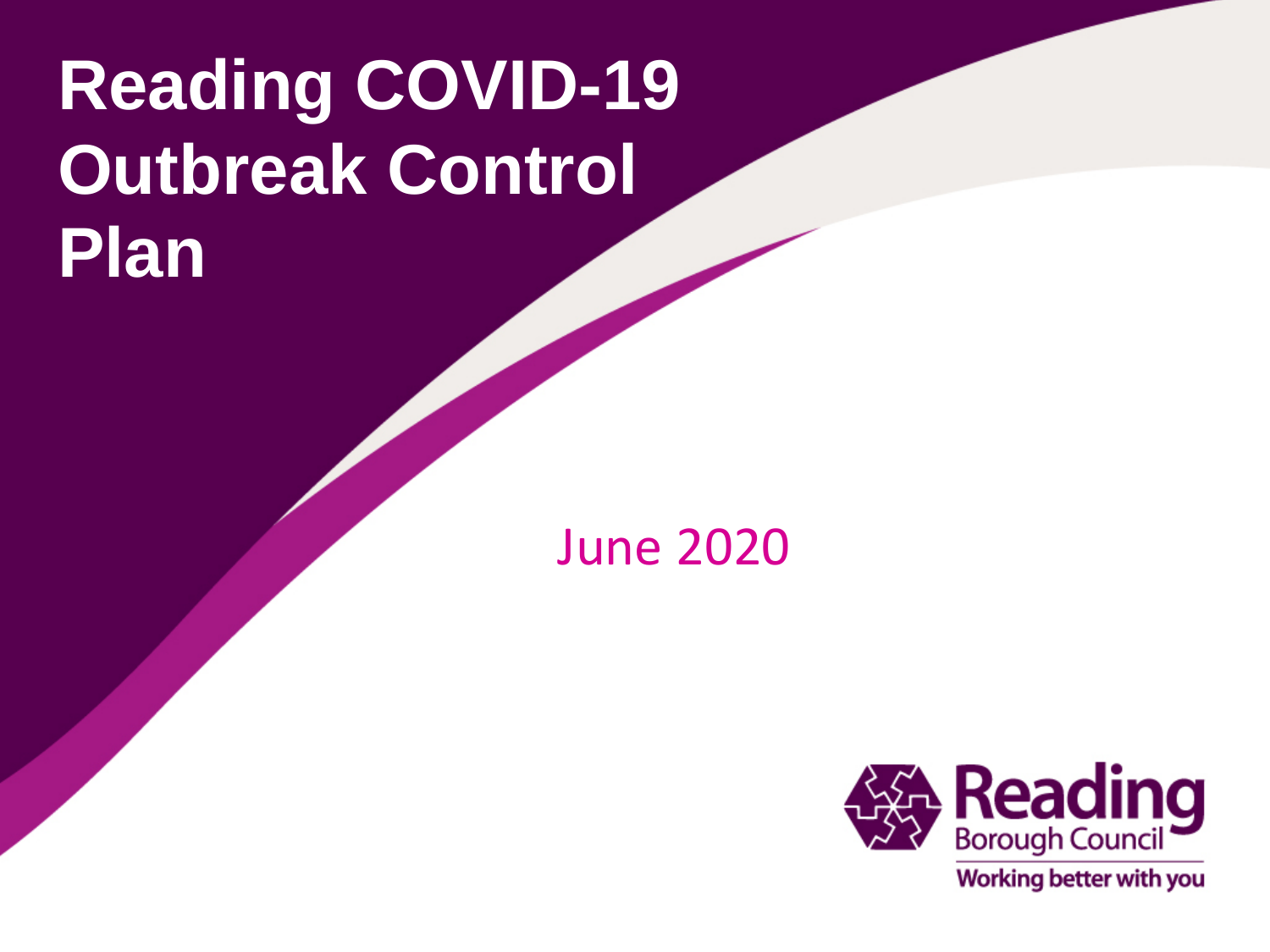# **Why do we need an Outbreak Control Plan for Reading?**

- We want to keep our residents as safe as we can from COVID-19 until better treatments and/or a vaccine is available.
- The initial phase of COVID-19 was countrywide. As national restrictions are lifted, sporadic cases are likely which will need local action to prevent spread.
- Building on local knowledge and trusted partnerships our local plan adds to national programmes.



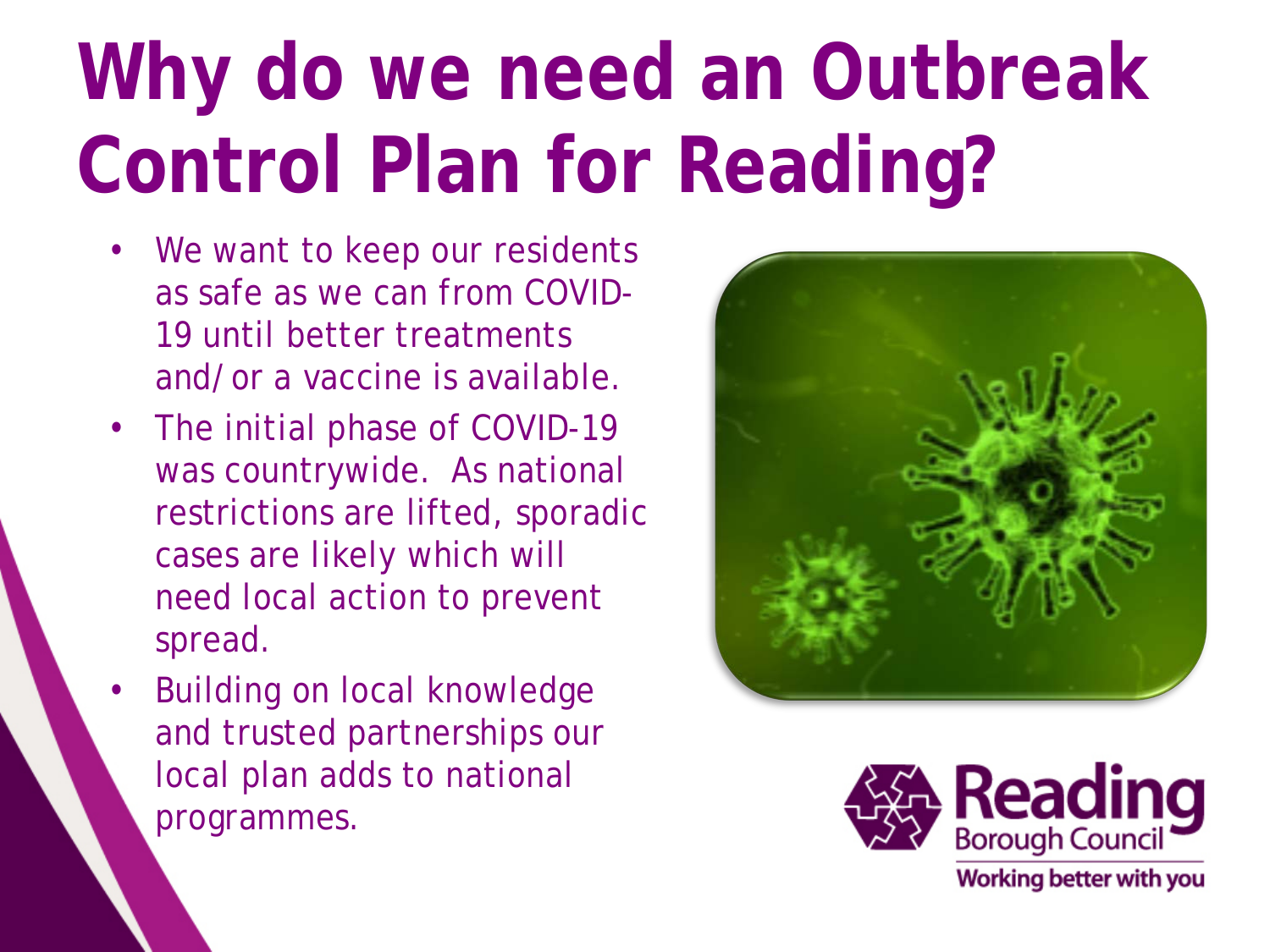# **Key features of Reading**

- Reading is the principal regional and commercial centre of the Thames Valley. The Borough of Reading is home to 167,700 residents with the wider urban area of Reading reaching into the neighbouring Wokingham and West Berks Local Authority areas. The age of the Reading population is younger than UK average
- The town is a major transport interchange, benefitting from its strategic location on the M4 corridor and proximity to Heathrow Airport and London as well as home to the second busiest train station in the South East
- The largest employers in the Reading area include business such as Microsoft and Oracle, the University of Reading and public sector organisations such as the NHS and Local Authorities. A large percentage of the local working population are highly skilled
- Reading houses the regional Royal Berkshire Hospital, the University of Reading, the region's leading professional football team, 73 schools and is home to the international music festival-Reading Festival





**VHITEKNIGHTS CAMPUS | PEPPER LANI** 

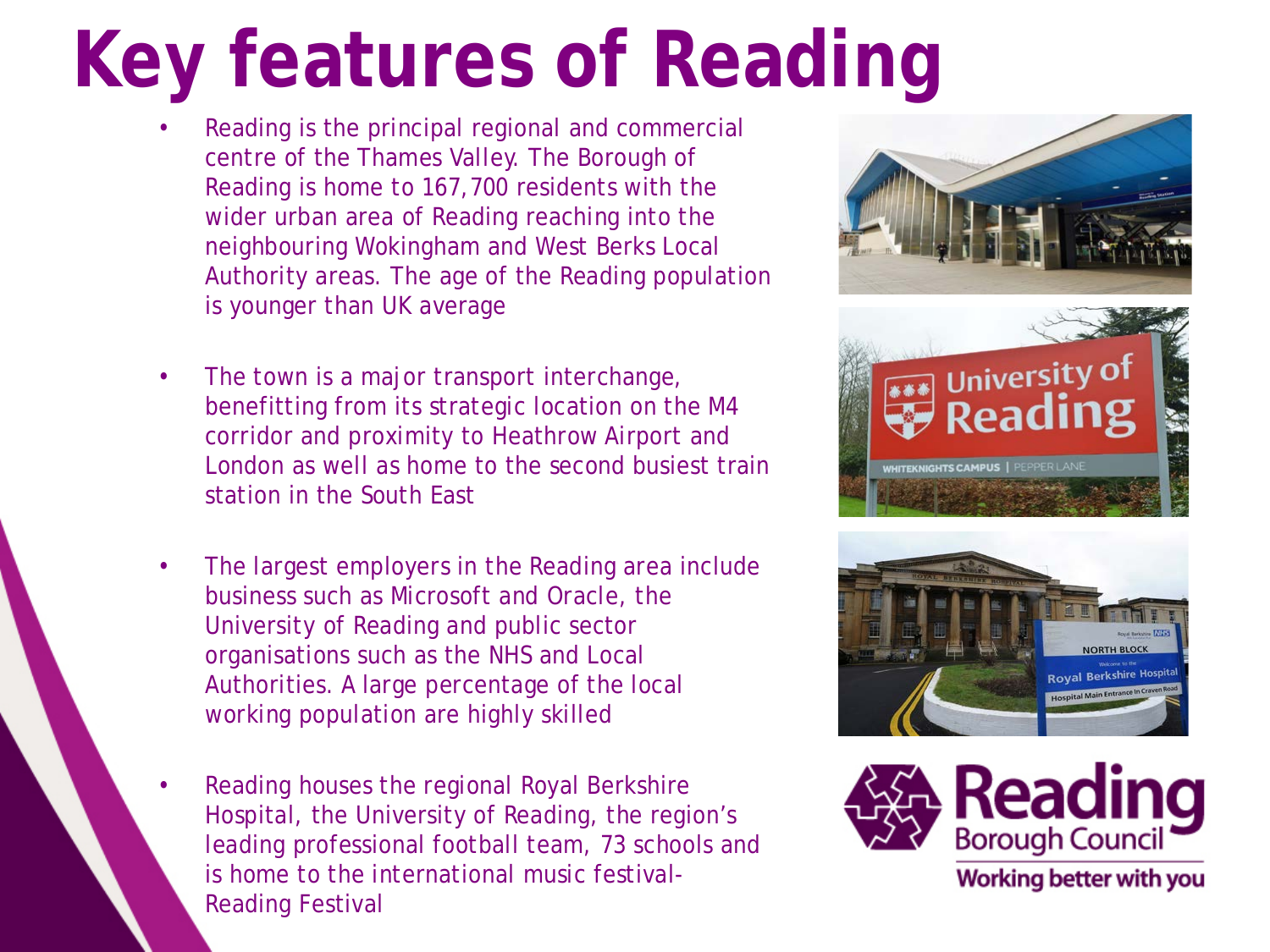# **Reading and COVID-19**

- Like all parts of the UK, Reading has been impacted by the COVID-19 pandemic
- The community spirit in Reading is strong and came together in a range of ways as the pandemic hit and lockdown occurred. The One Reading Community Hub has been an example of this in action, available at [https://www.reading.gov.uk/coronavirussupport.](https://www.reading.gov.uk/coronavirussupport)
- The Hub has supported over 1,000 people in Reading who were required to shield, as well as having linked up over 1,500 people for further support with our local voluntary sector groups
- The urban nature of Reading and the close proximity of testing facilities may have caused the higher than average confirmed number of cases that we saw early in the pandemic- with numbers in May and June reducing in keeping with other areas that are similar to Reading
- A particular focus in Reading has been on providing support to those most vulnerable to the infection, especially our local care homes.



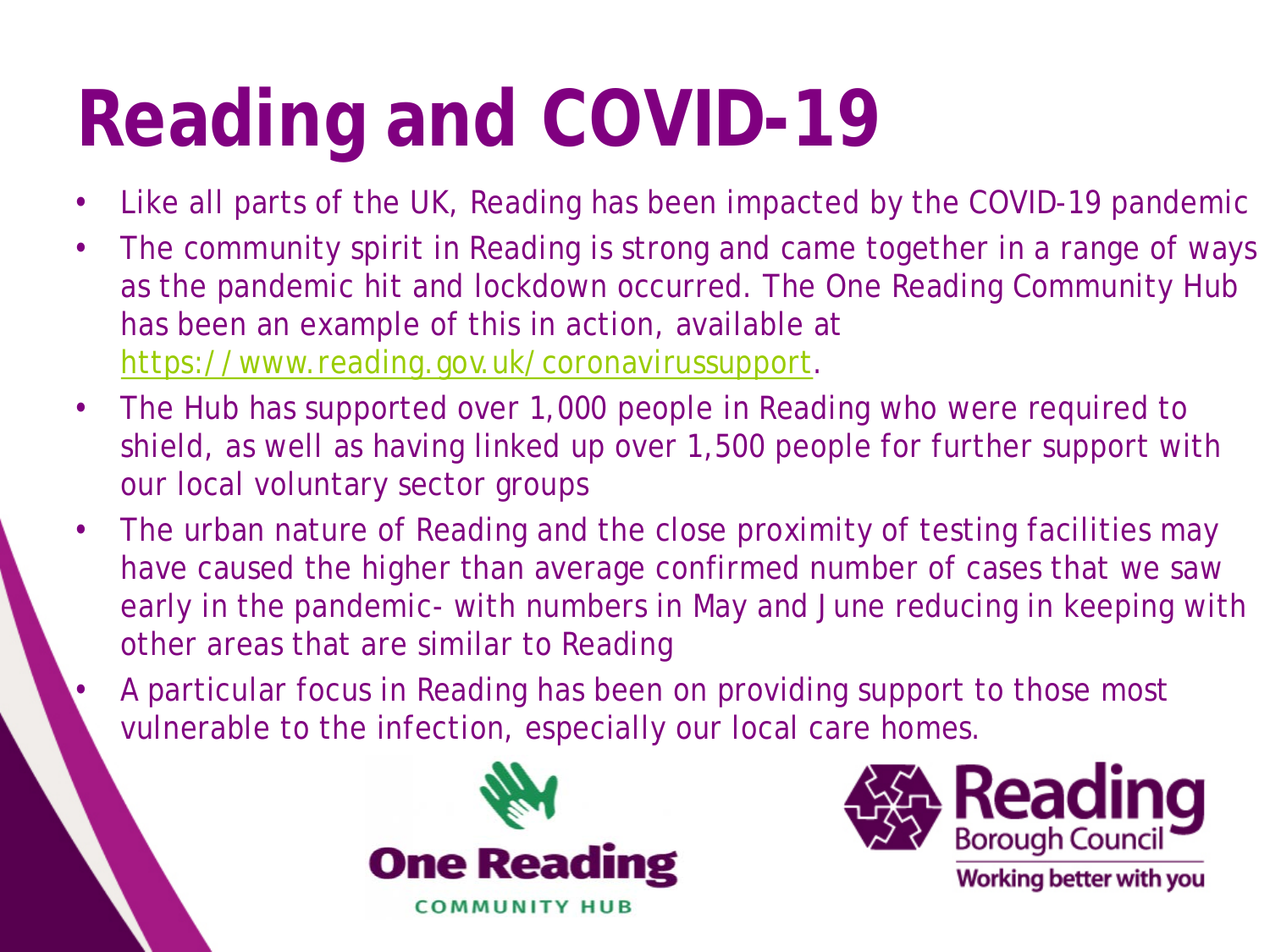# **Our Outbreak Control Plan has the following themes:**

## **1. Care homes and schools**

Prevent and manage outbreaks in specific individual settings (e.g. schools, care homes)

## **2. High risk places, locations and communities**

Prevent and manage outbreaks in other high-risk locations, workplaces and communities

## **3. Local testing capacity**

Deploy local testing capacity optimally

## **4. Contact tracing in complex settings**

Deliver contact tracing for complex settings and cohorts

**5**. **Data integration**

Access to the right local data to enable the other 7 themes and prevent outbreaks

## **6. Vulnerable people**

Support vulnerable people and ensure services meet the needs of diverse communities

## **7. Local Boards including Communication & Engagement**

Take local actions to contain outbreaks and communicate with the general public

## **8. Workforce**

Keeping our workforce safe



Working better with you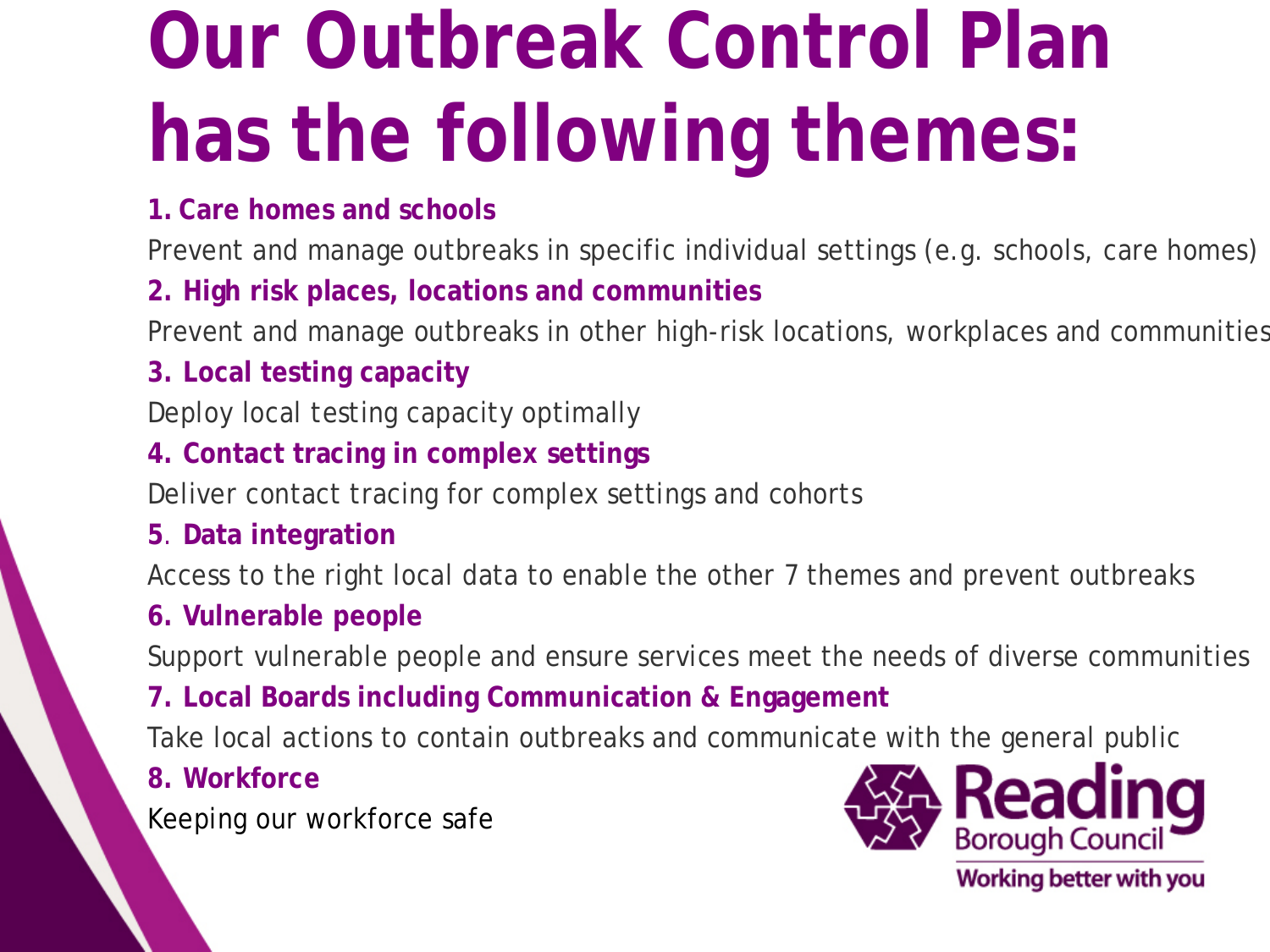# **Managing risks locally**

- COVID-19 does not travel on its own. It is transmitted largely in droplets, coughed out by people who are infected.
- Keeping a social distance, using tissues to catch coughs and sneezes and disposing of them safely, washing hands often and isolating infectious people are key protection measures to prevent spread.
- Some people seem more likely to catch COVID-19 or to become more sick as a result. These people need extra protection.
- Some settings are more risky, for example where infectious people are being cared for, where social distancing and isolation are more challenging or where there are people at particular risk of harm from COVID-19.
- It is likely that COVID-19 will be harder to spot and control in the winter and we need to be prepared.

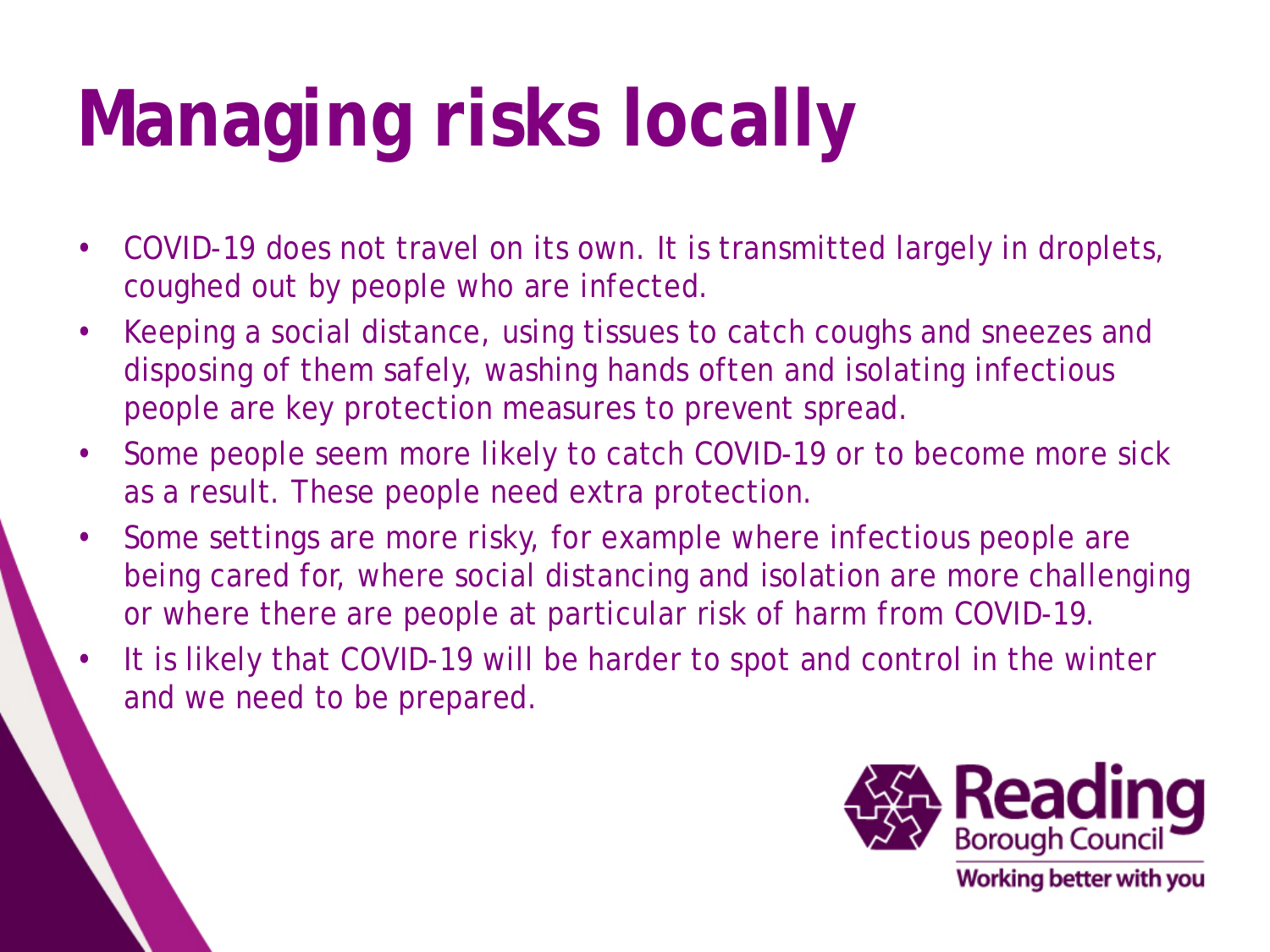# **Managing risks locally**

In Reading we are working with Public Health England and developing focussed outbreak plans for the following settings and population groups as we know outbreaks may be more likely in these areas or people may be more impacted by them or they maybe more complex to control if they occur



- Care homes
- Social care services
- Schools
- Hospitals
- Primary care facilities
- Returning travellers from abroad
- Traveller and homeless population
- Social housing
- Leisure facilities
- Libraries and cultural facilities
- Retail and the town centre
- Transport hubs
- Offices/ workplaces
- Food outlets/ licenced premises
- Council run buildings
- Places of worship
- BAME community
- University of Reading

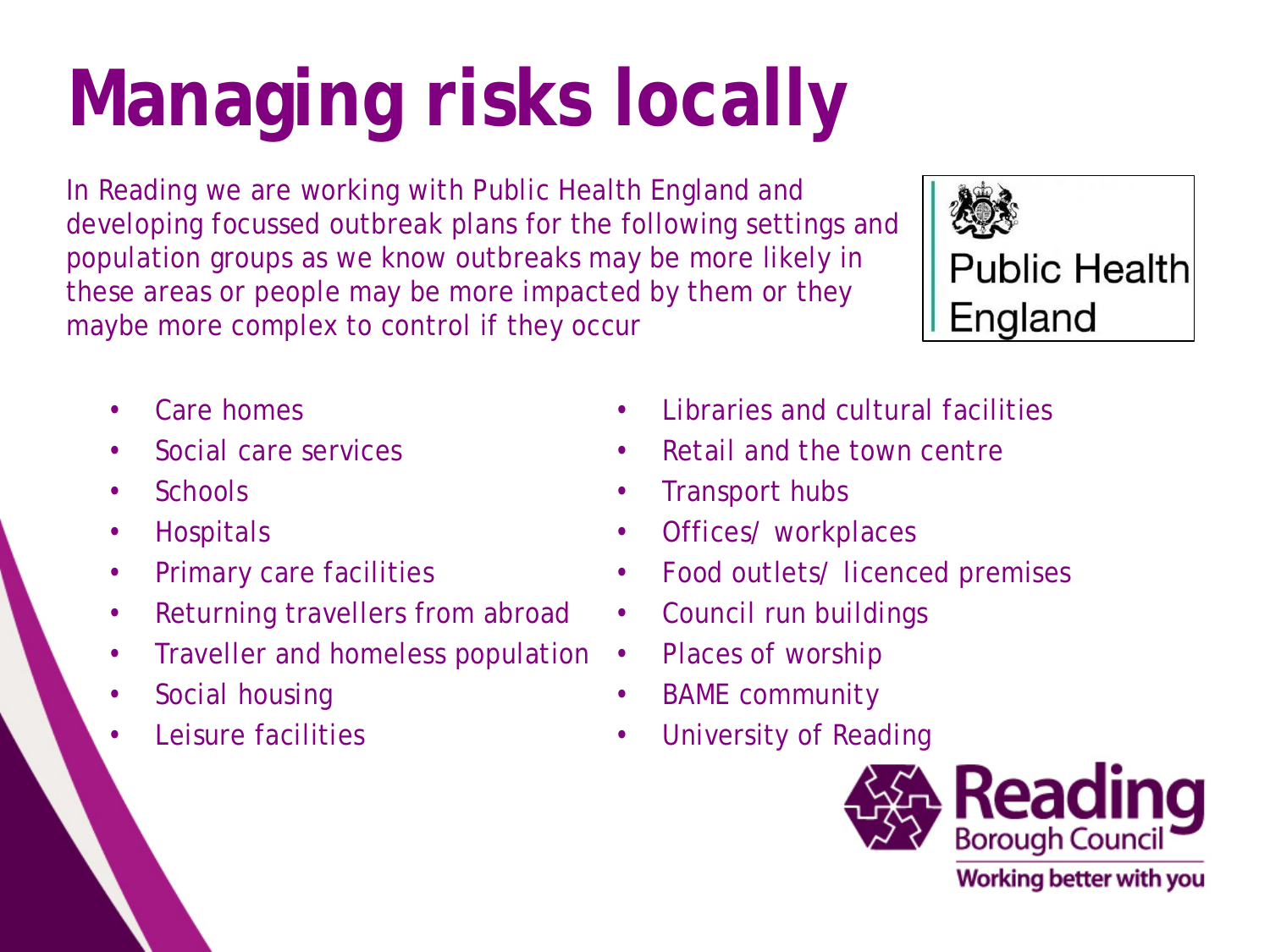# **Ethnicity in Reading**

Reading has an ethnically diverse population with BAME groups located in some specific parts of the Borough

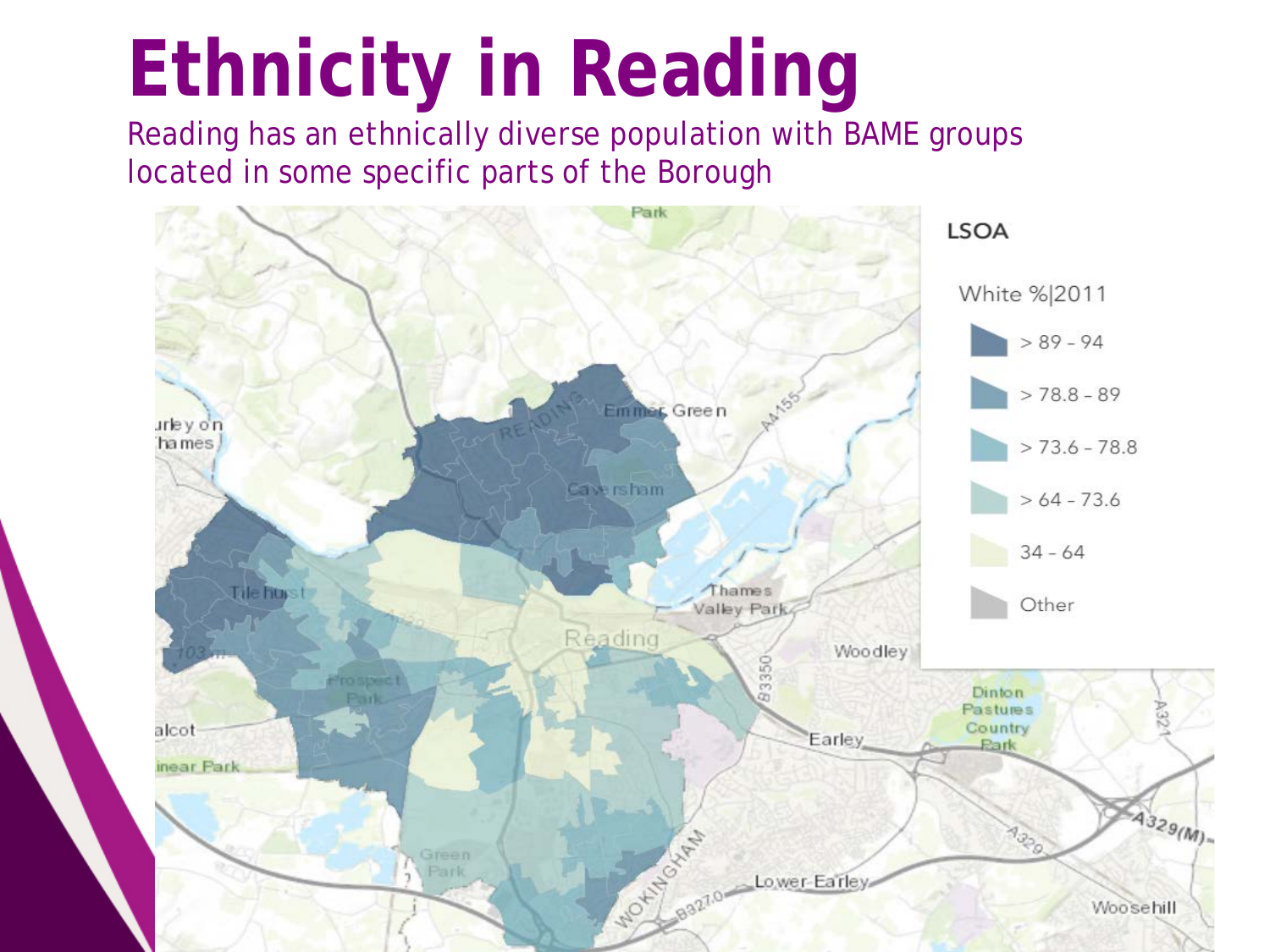## **What actions might be taken or recommended if an outbreak occurs?**

- Alert messaging
- **≻ Focussed testing of people > Cancelling events** with and without symptoms
- $\triangleright$  Special testing facilities set up
- Additional contact tracing
- $\triangleright$  Closure of premises



- $\triangleright$  Restricting visiting
- Closing playgrounds or other facilities
- $\triangleright$  Enhanced monitoring of people isolating
- ▶ Specific advice on PPE and infection prevention and control measures

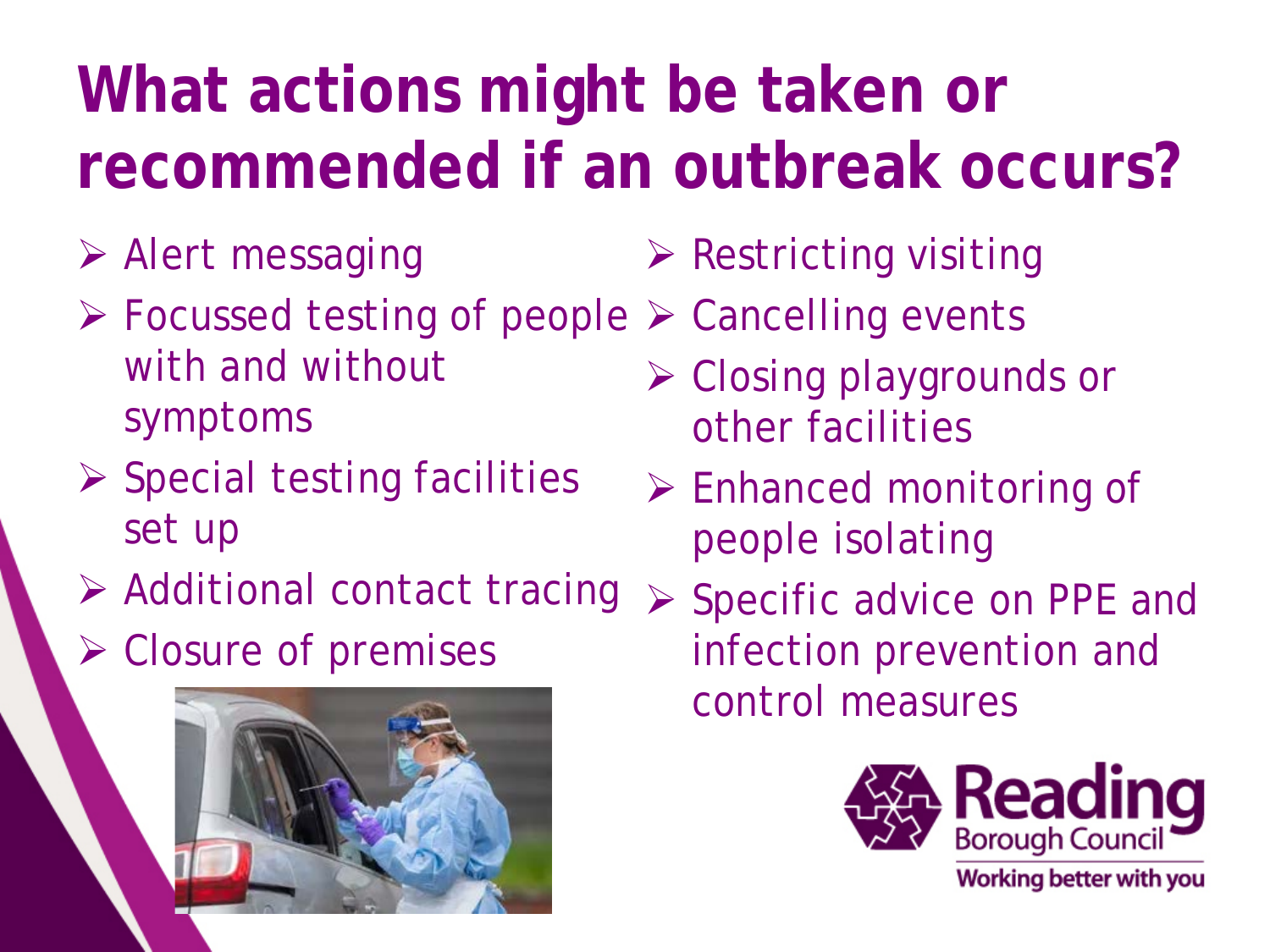# **How will we respond to an outbreak in Reading?**

- We will watch data on cases and risks closely, so we spot outbreaks early.
- We will support our residents to stay safe, encouraging handwashing, social distancing and isolation and assisting those who need help to comply.
- The actions we take will be those most likely to be effective, based on evidence.
- We will act swiftly to put local actions in place to support Public Health England's recommendations on controlling spread. We will communicate with local people and organisations to help them keep safe.



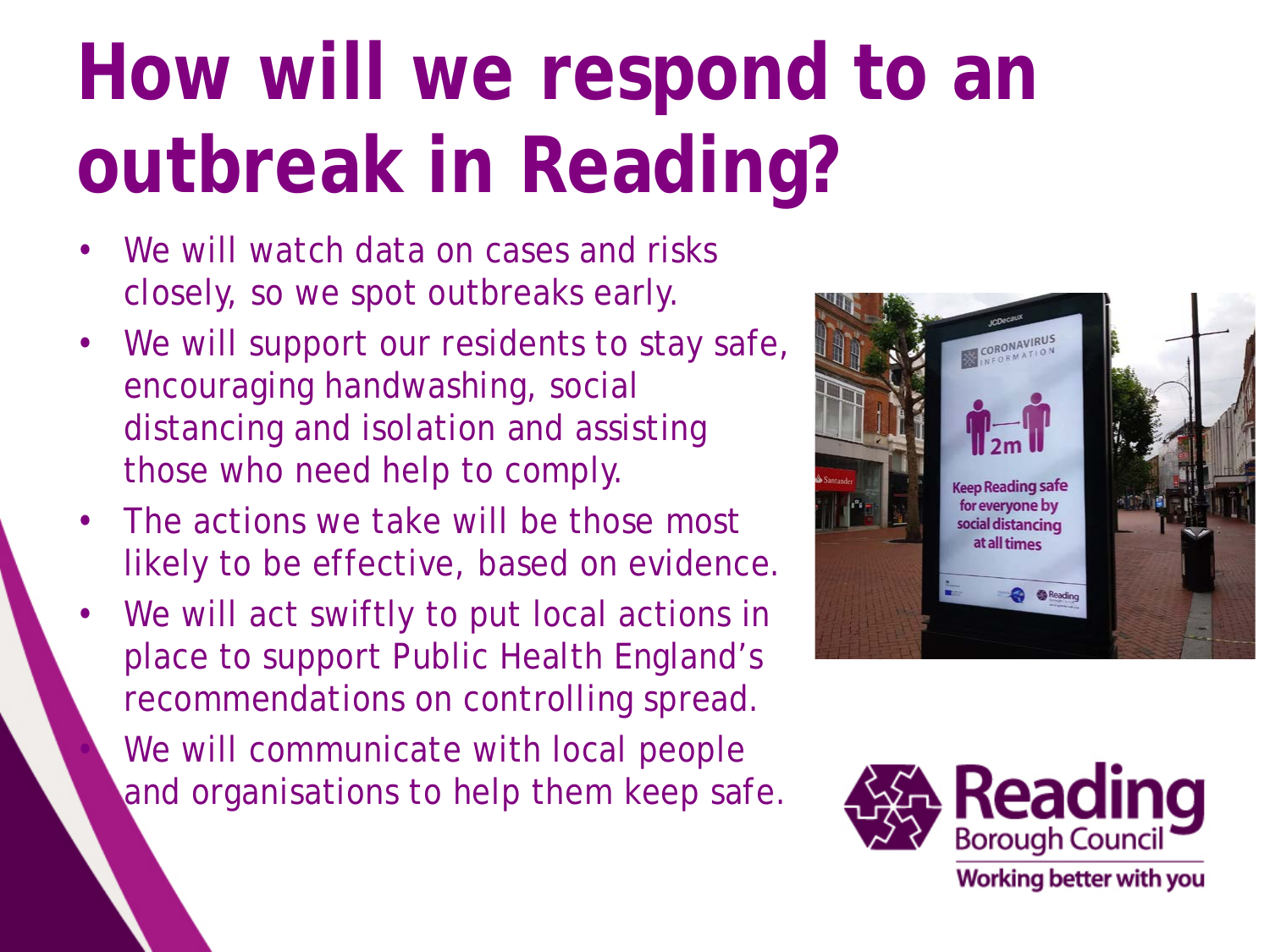## **Managing a local outbreak is a team effort**



Working better with you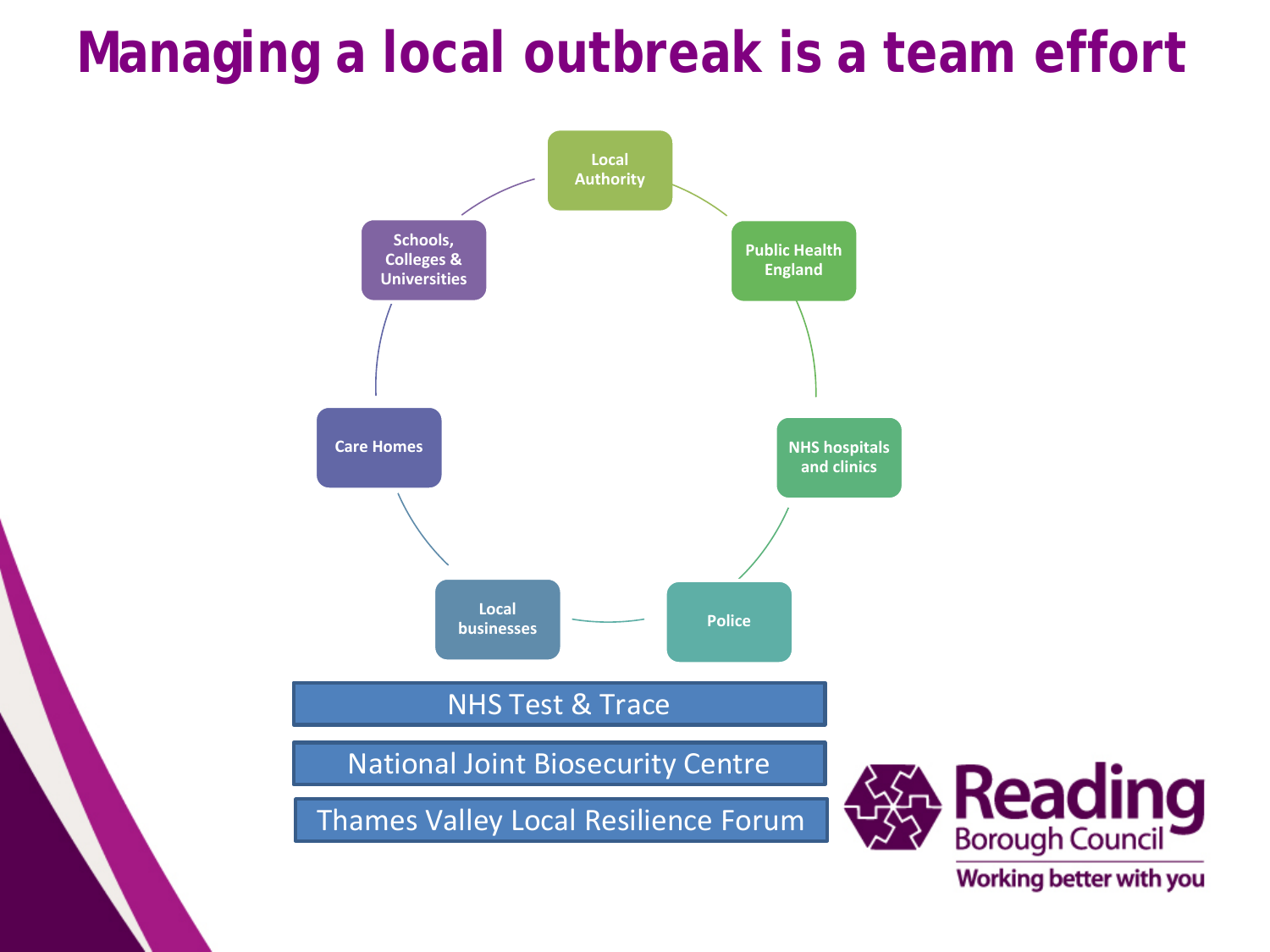## **How are the right people and organisations informed if cases or outbreaks occur?**

### **Emergency Operations Centre**

- Receives notification from Public Health England's (HPT)
- Receives local query or questions about possible outbreak

### **Berkshire West Health Protection Cell**

- Public Health Consultant/Head of Public Health
- Public Health Lead Officer
- Lead Council Officer for specific setting provides
	- specialist advice to IMT and LA response

### **Incident Management Team (IMT) Meeting**

- Called by PHE HPT
- Multi agency membership depending on nature of incident
- Assesses situation and agrees of plan of action

### **RBC Covid-19 Gold Command**

- Oversees LA response
- Allocates resources
- Local Comms

### **Notifications**

- 1. Reading Council Gold Command by Public Health **Consultant**
- 2. Assistant Director for respective setting(s)
- 3. Council Leader by CEO
- 4. Lead Member/ Ward Members by Assistant Director or Public Health Consultant
- 5. Report to Berks West Cell/Health Protection Board by Public Health Consultant
- 6. Report to TVLRF via InfoCell EP

**Reading Council Pool of Outbreak Responders**  Local officers to support delivery of IMT recommendations

#### **Abbreviations**

**PHE** Public Health England **HPT** Health Protection Team **IMT** Incident Management Team **LA** Local Authority **CEO** Chief Executive Officer **TVLRF** Thames Valley Local Resilience Forum **EP** Emergency Planning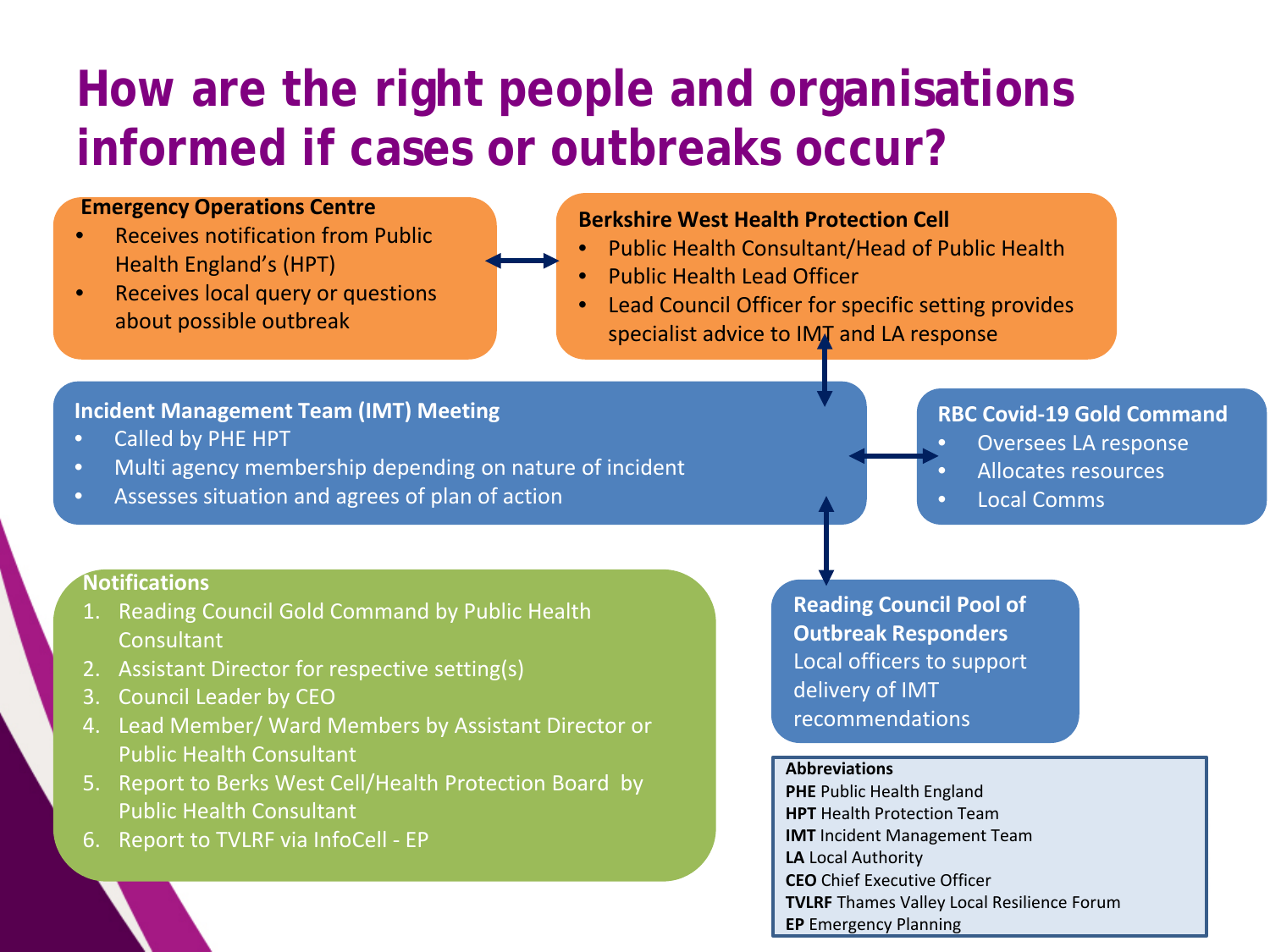## **What if more action is needed?**

### **RBC Outbreak Control Team/Cell**

• Manages local response

### **RBC Gold Command**

- Decides on local response
- Activates Incident Management Team
- Allocates resources

## **Health Protection Boards**

- Oversees development and delivery of Outbreak Control Plans
- Deploys mobile testing unit

## **Thames Valley Local Resilience Forum**

- Command and Control arrangements to support multi county actions
- Support to test plans

## **SE Regional Oversight Group**

**National** 

**Action**

- Shares learning from one area to another
- Monitors outbreak management
- Oversees NHS T&T

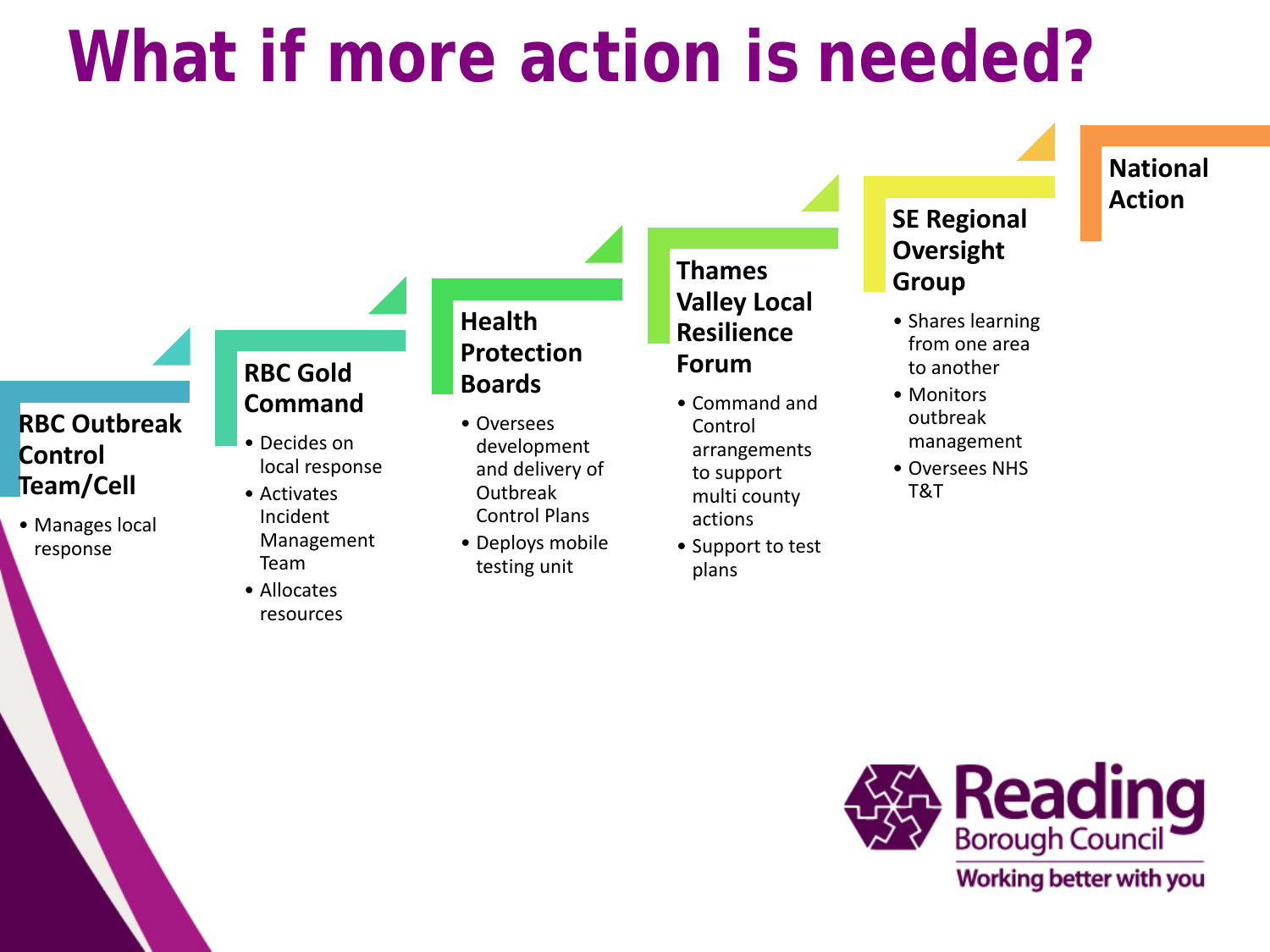# **When to get in touch with Reading Borough Council?**

Contact the Council via [CV19Notifications@reading.gov.uk](mailto:CV19Notifications@reading.gov.uk) or 0118 937 2707

- if you have been contacted about being a COVID-19 case or contact and are not sure what to do
- if you think there are cases in your workplace, school, organisation or other setting

If you have symptoms, stay home and contact NHS Test & [Trace to arrange testing at https://www.nhs.uk/ask-for](https://www.nhs.uk/ask-for-a-coronavirus-test)a-coronavirus-test or call 119

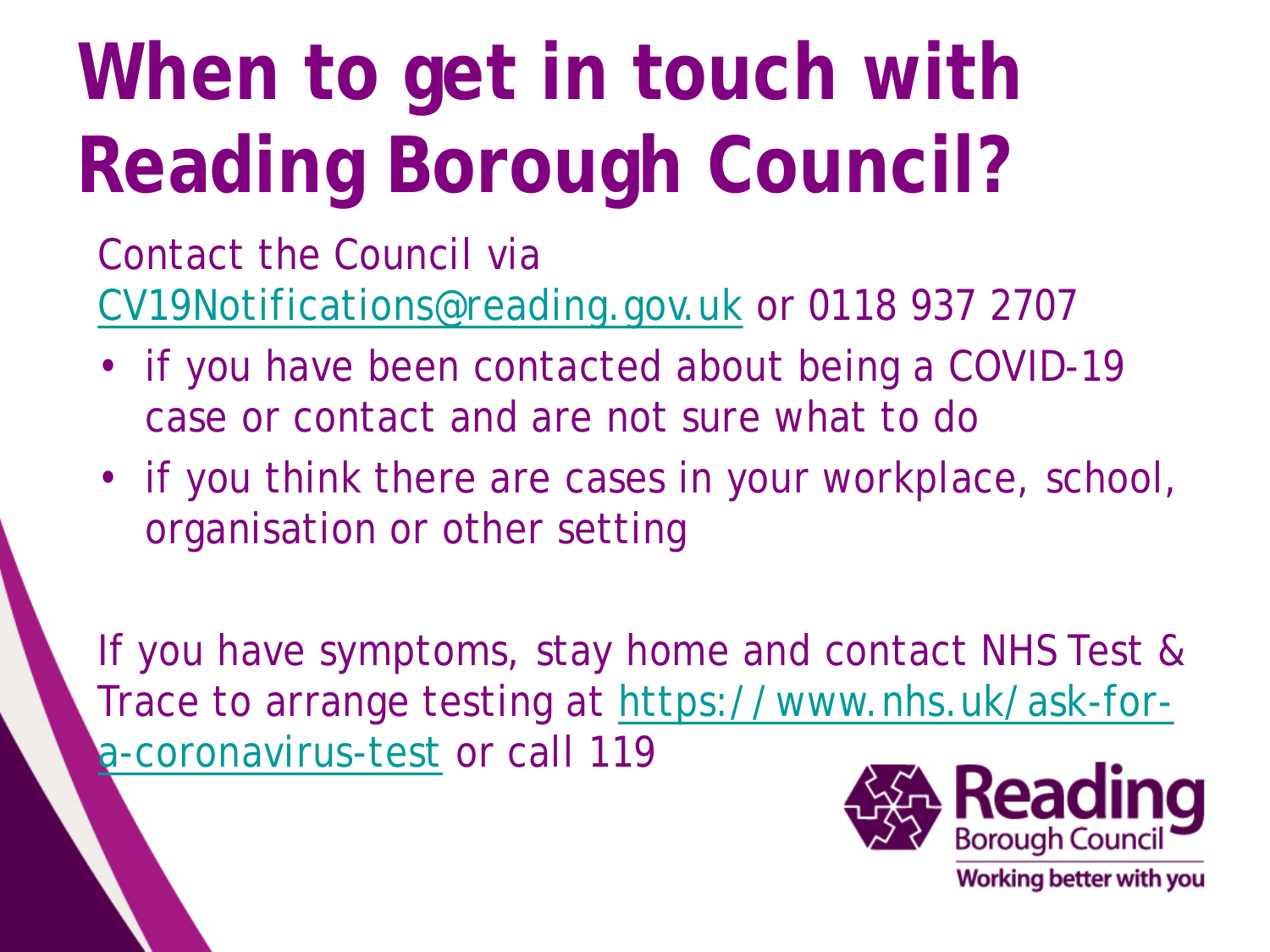# **Communication with residents**

- Our new Outbreak Engagement Boards will be held in public regularly as needed, led by local Councillors and accountable to the public.
- We will keep our website up to date with the latest information and guidance.
- We will use social media to spread the word.
- We will work with services, businesses and organisations to make sure information is clear and accurate
- We will make information available in accessible formats and languages other than English.



We're here to update you on all things Reading Borough Council, including news and events, as well as general information from our Communications Team

Reading & reading.gov.uk/coronavirus [11] Joined October 2010

735 Following 23.6K Followers

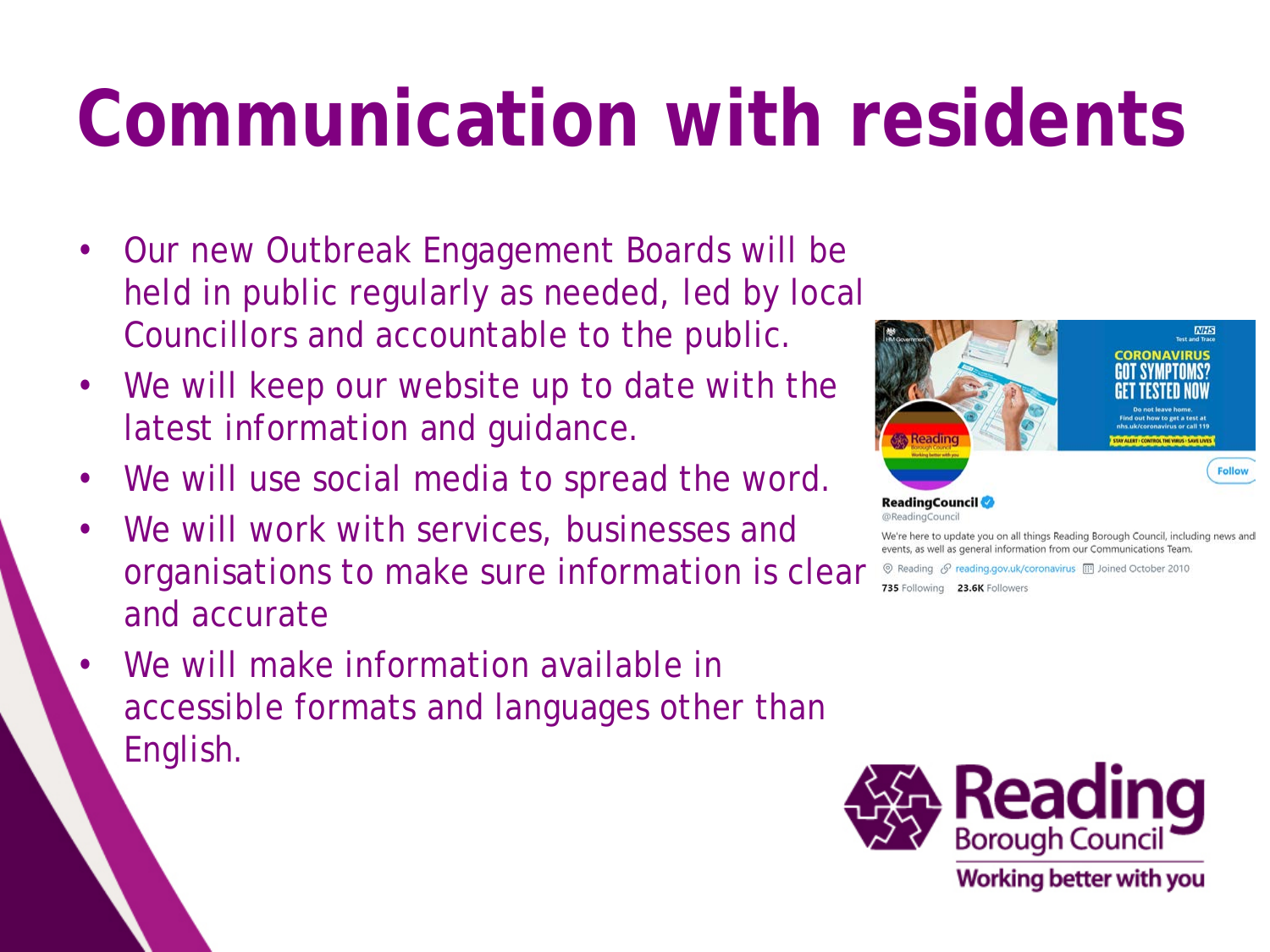# **Governance**

- This work will be overseen by our Berkshire West Health Protection Board where key partners will work together to control spread locally.
- The Reading Outbreak Engagement Board will listen to your views and keep the public informed about COVID-19.
- The Thames Valley Local Resilience Forum will put Command and Control arrangements in place to act across a broader geography if needed.
- The South East Regional Oversight Group will help us learn from other areas.